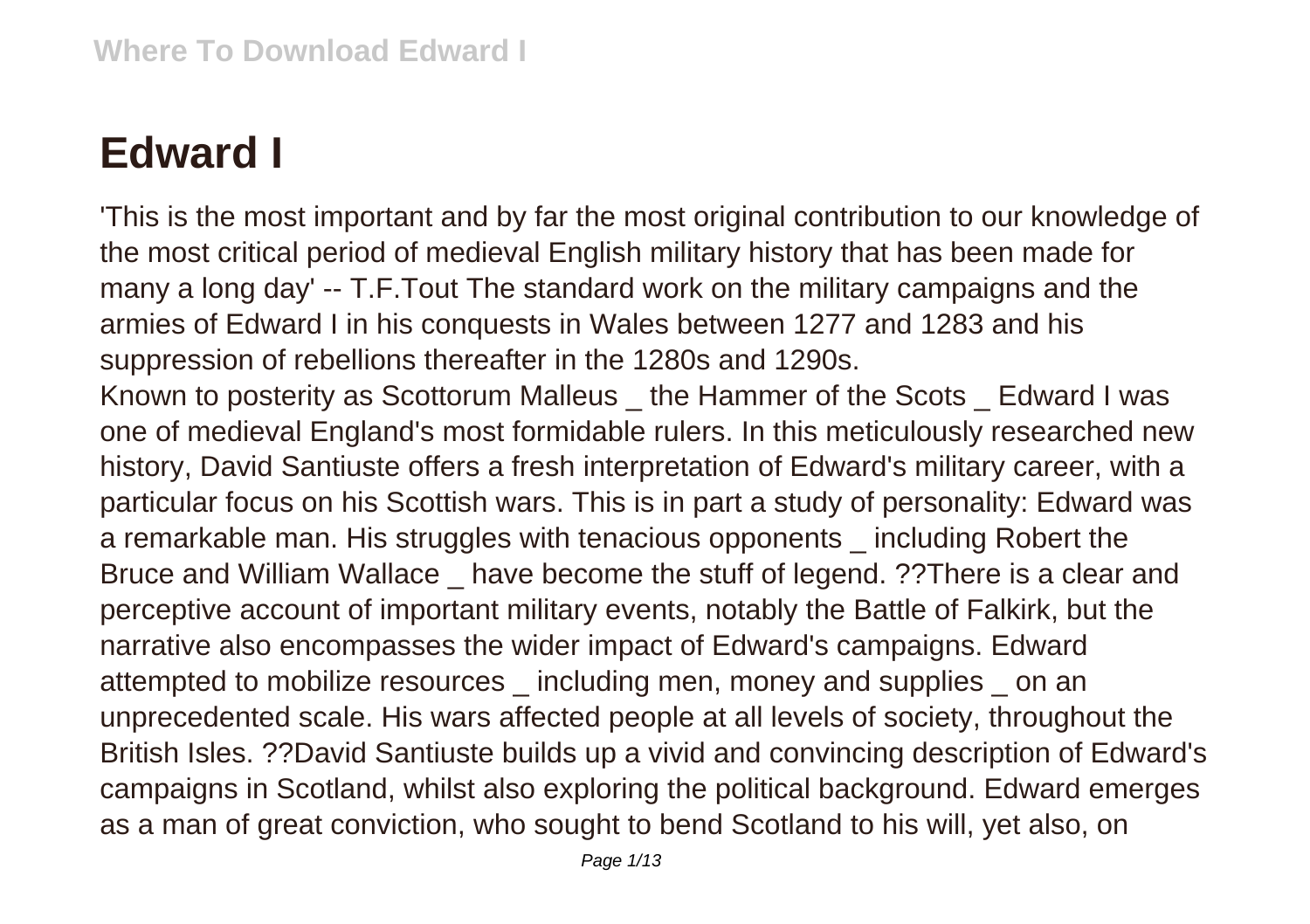occasion, as a surprisingly beleaguered figure. Edward is presented here as the central character in a turbulent world, as commander and king.

This work has been selected by scholars as being culturally important and is part of the knowledge base of civilization as we know it. This work is in the public domain in the United States of America, and possibly other nations. Within the United States, you may freely copy and distribute this work, as no entity (individual or corporate) has a copyright on the body of the work. Scholars believe, and we concur, that this work is important enough to be preserved, reproduced, and made generally available to the public. To ensure a quality reading experience, this work has been proofread and republished using a format that seamlessly blends the original graphical elements with text in an easy-to-read typeface. We appreciate your support of the preservation process, and thank you for being an important part of keeping this knowledge alive and relevant.

An intimate account of Edward Saïd's life and thought Edward Said is a personal, literary portrait of one of the twentieth century's most influential scholars, written by his close friend and confidante. Here, Lebanese novelist and essayist Dominique Eddé offers a fascinating and fresh presentation of his oeuvre from his earliest writings on Joseph Conrad to his most famous texts, Orientalism and Culture and Imperialism. Eddé weaves together accounts of the genesis and content of Said's work, his intellectual development, and her own reflections and personal recollections of their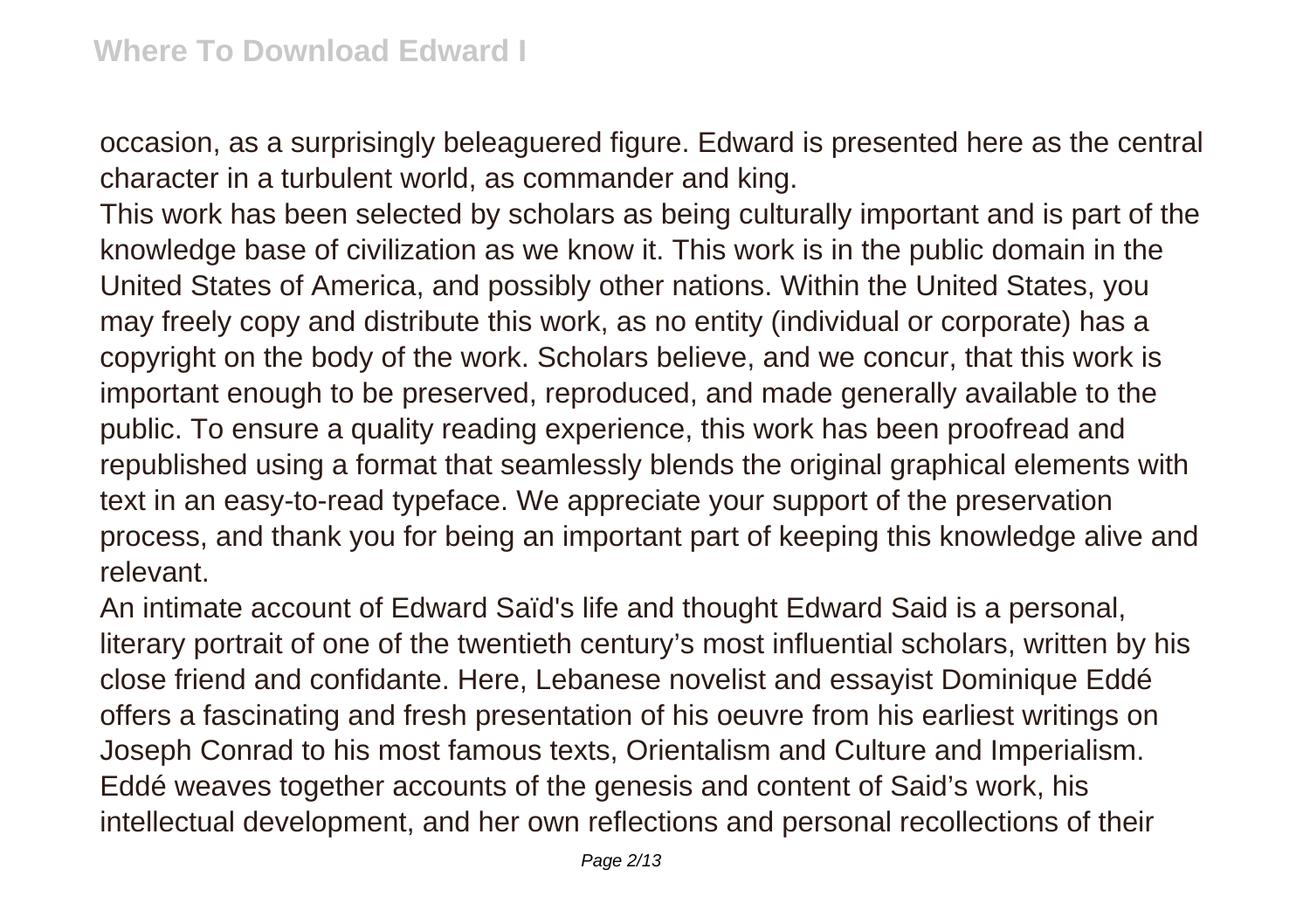friendship, which began in 1979 and lasted until Said's death in 2003. In this intimate and searching portrait of Said's thought, Eddé continues to maintain their dialogue despite his death, trying to make peace with the loss of a collaborator with whom she still wants to talk and disagree. Bringing together personal reflection and theoretical innovation, reflective mourning and immediate argument, Eddé has written a testament to a great intellectual passion. Both specialists of Said's work and newcomers will find much to learn in this rich portrait of one of the twentieth century's most important intellectuals.

The acclaimed Penguin Monarchs series: short, fresh, expert accounts of England's rulers - now in paperback Edward I (1272-1307) is one of the most commanding of all English rulers. He fought in southwest France, in Wales, In Scotland and in northern France, he ruled with ruthlessness and confidence, undoing the chaotic failure of his father, Henry III's reign. He reshaped England's legal system and came close to bringing the whole island of Great Britain under his rule. He promoted the idea of himself as the new King Arthur, his Round Table still hanging in Winchester Castle to this day. His greatest monuments are the extraordinary castles - Caernarfon, Beaumaris, Harlech and Conwy - built to ensure his rule of Wales and some of the largest of all medieval buildings. Andy King's brilliant short biography brings to life a strange, complex man whose triumphs raise all kinds of questions about the nature of kingship - how could someone who established so many key elements in England's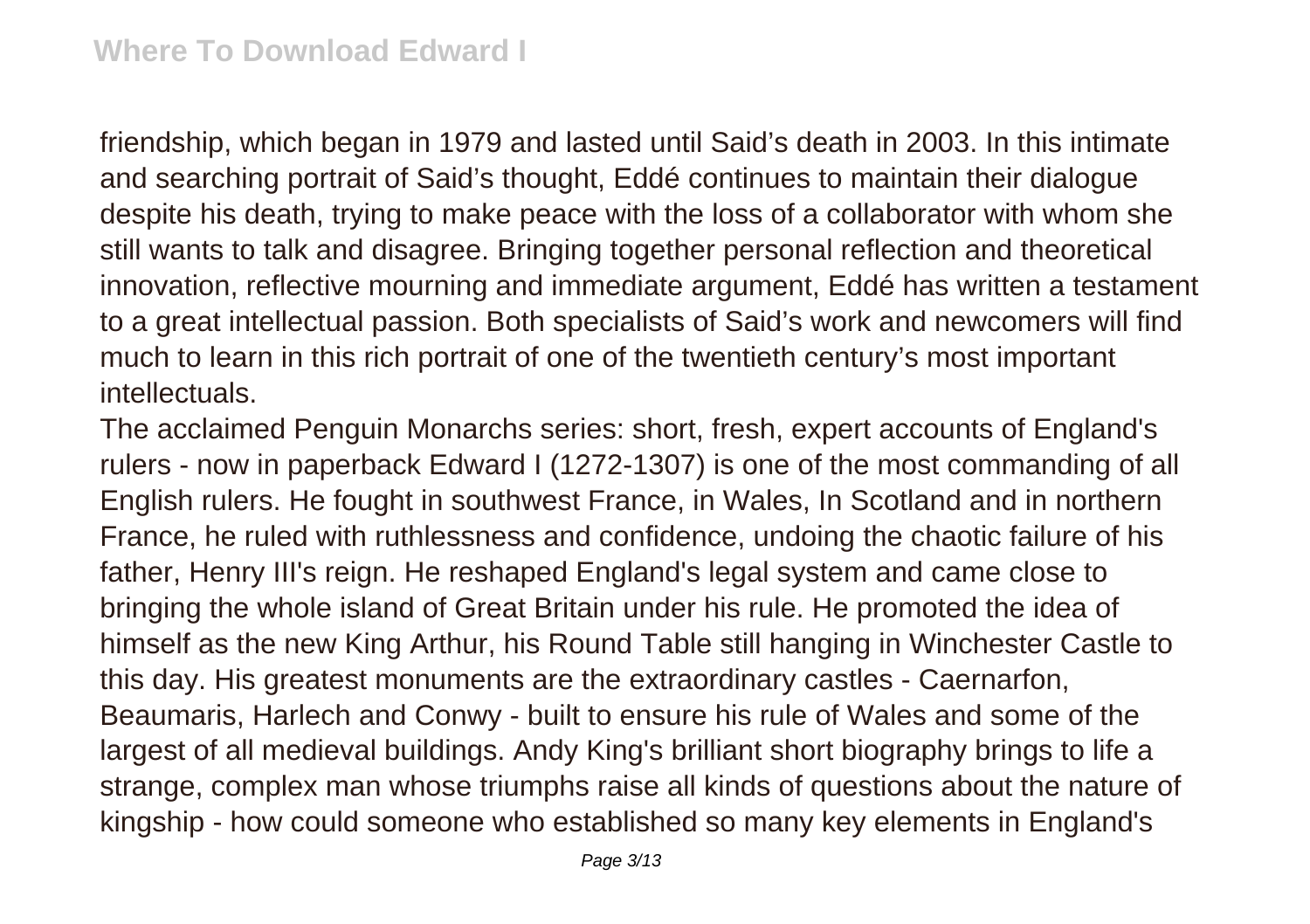unique legal and parliamentary system also have been such a harsh, militarily brutal warrior?

Edward I (Penguin Monarchs)Penguin UK

Sir Frederick Pollock and Frederic William Maitland's legal classic The History of English Law before the Time of Edward I expanded the work of Sir Edward Coke and William Blackstone by exploring the origins of key aspects of English common law and society and with them the development of individual rights as these were gradually carved out from the authority of the Crown and the Church. Book one examines Anglo-Saxon law, goes on to consider the changes in law introduced by the Normans, then moves to the twelfth-century Age of Glanvill followed by the thirteenth century Age of Bracton. Book two takes up different areas of English law by topic, including land tenure, marriage and wardship, fealty, the ranks of men both free and unfree, aliens, Jews, excommunicates, women, and the churches and the King, before turning to the various jurisdictions of that decentralised era.

This work has been selected by scholars as being culturally important, and is part of the knowledge base of civilization as we know it. This work was reproduced from the original artifact, and remains as true to the original work as possible. Therefore, you will see the original copyright references, library stamps (as most of these works have been housed in our most important libraries around the world), and other notations in the work.This work is in the public domain in the United States of America, and possibly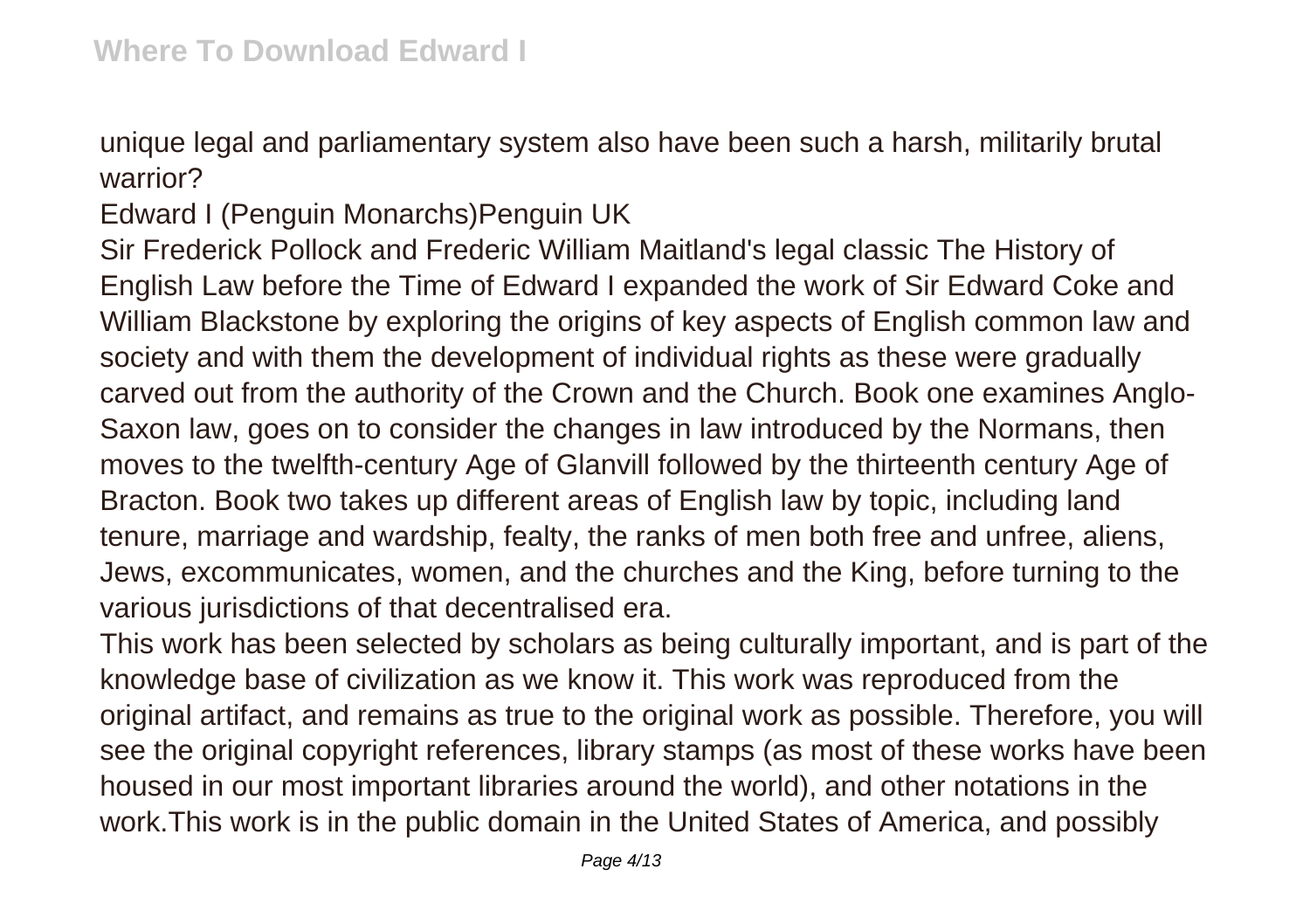other nations. Within the United States, you may freely copy and distribute this work, as no entity (individual or corporate) has a copyright on the body of the work.As a reproduction of a historical artifact, this work may contain missing or blurred pages, poor pictures, errant marks, etc. Scholars believe, and we concur, that this work is important enough to be preserved, reproduced, and made generally available to the public. We appreciate your support of the preservation process, and thank you for being an important part of keeping this knowledge alive and relevant. This study of Edward I's governance radically re-evaluates his motivations and achievements, presenting an entirely new interpretation of his reign. Reproduction of the original: The Life and Reign of Edward I. by Robert Benton Seeley This collection contains 74 diaries of Dr. Edward Rich and his wife Almira. They begin in 1892 and run through 1965. The bulk of this collection centers on Almira's diaries that date from 1897 to 1947. During that time she documented her personal life and the medical practice of Edward, the community of Ogden, and national events such as the outbreaks of WWI and WWII. The diaries also include newspaper and magazine clippings, memorabilia, and pins. Virginal, chaste, humble, patiently waiting for rescue by brave knights and handsome princes: this idealized—and largely mythical—notion of the medieval noblewoman still lingers. Yet the reality was very different, as Kelcey Wilson-Lee shows in this vibrant account of the five daughters of Edward I, often known as Longshanks.The lives of these sisters—Eleanora, Joanna, Margaret, Mary and Elizabeth—ran the gamut of experiences open to royal women in the Middle Ages. Edward's daughters were of course expected to cement alliances and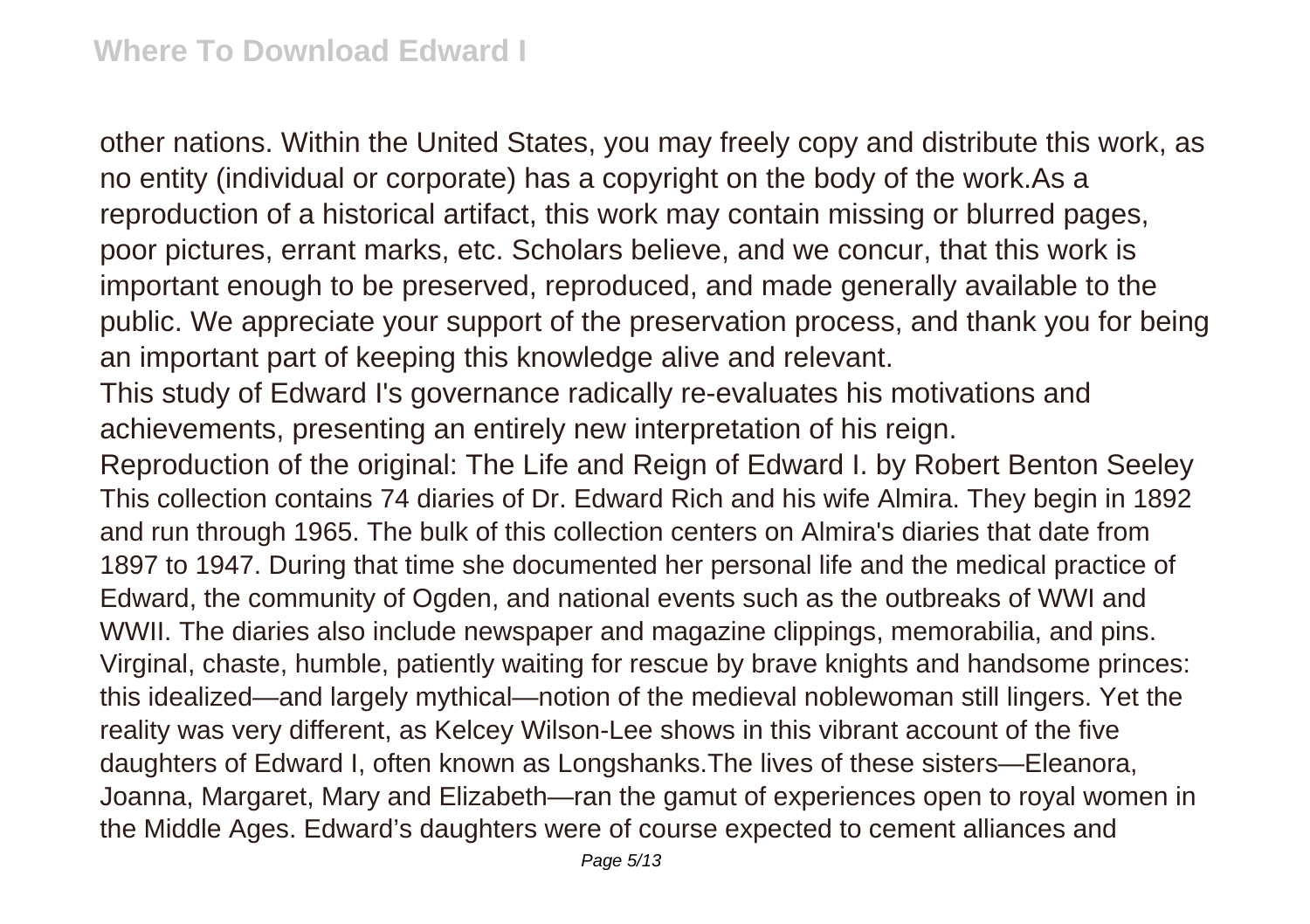secure lands and territory by making great dynastic marriages, or endow religious houses with royal favor. But they also skillfully managed enormous households, navigated choppy diplomatic waters, and promoted their family's cause throughout Europe—and had the courage to defy their royal father. They might never wear the crown in their own right, but they were utterly confident of their crucial role in the spectacle of medieval kingship.Drawing on a wide range of contemporary sources, Daughters of Chivalry offers a rich portrait of these formidable women, seeing them—at long last—shine from out of the shadows, revealing what it was to be a princess in the Age of Chivalry.

In 1254 the teenage heir to the English throne married a Spanish bride, the sister of the king of Castile, in Burgos, and their marriage of thirty-six years proved to be one of the great royal romances of the Middle Ages. Edward I of England and Leonor of Castile had at least fourteen children together, though only six survived into adulthood, five of them daughters. Daughters of Edward I traces the lives of these five capable, independent women, including Joan of Acre, born in the Holy Land, who defied her father by marrying a second husband of her own choice, and Mary, who did not let her forced veiling as a nun stand in the way of the life she really wanted to live. The women's stories span the decades from the 1260s to the 1330s, through the long reign of their father, the turbulent reign of their brother Edward II, and into the reign of their nephew, the child-king Edward III.

Hugh Despenser the Younger and Edward II tells the story of the greatest villain of the fourteenth century, his dazzling rise as favorite to the king and his disastrous fall.Born in the late 1280s, Hugh married King Edward I of Englands eldest granddaughter when he was a teenager. Ambitious and greedy to an astonishing degree, Hugh chose a startling route to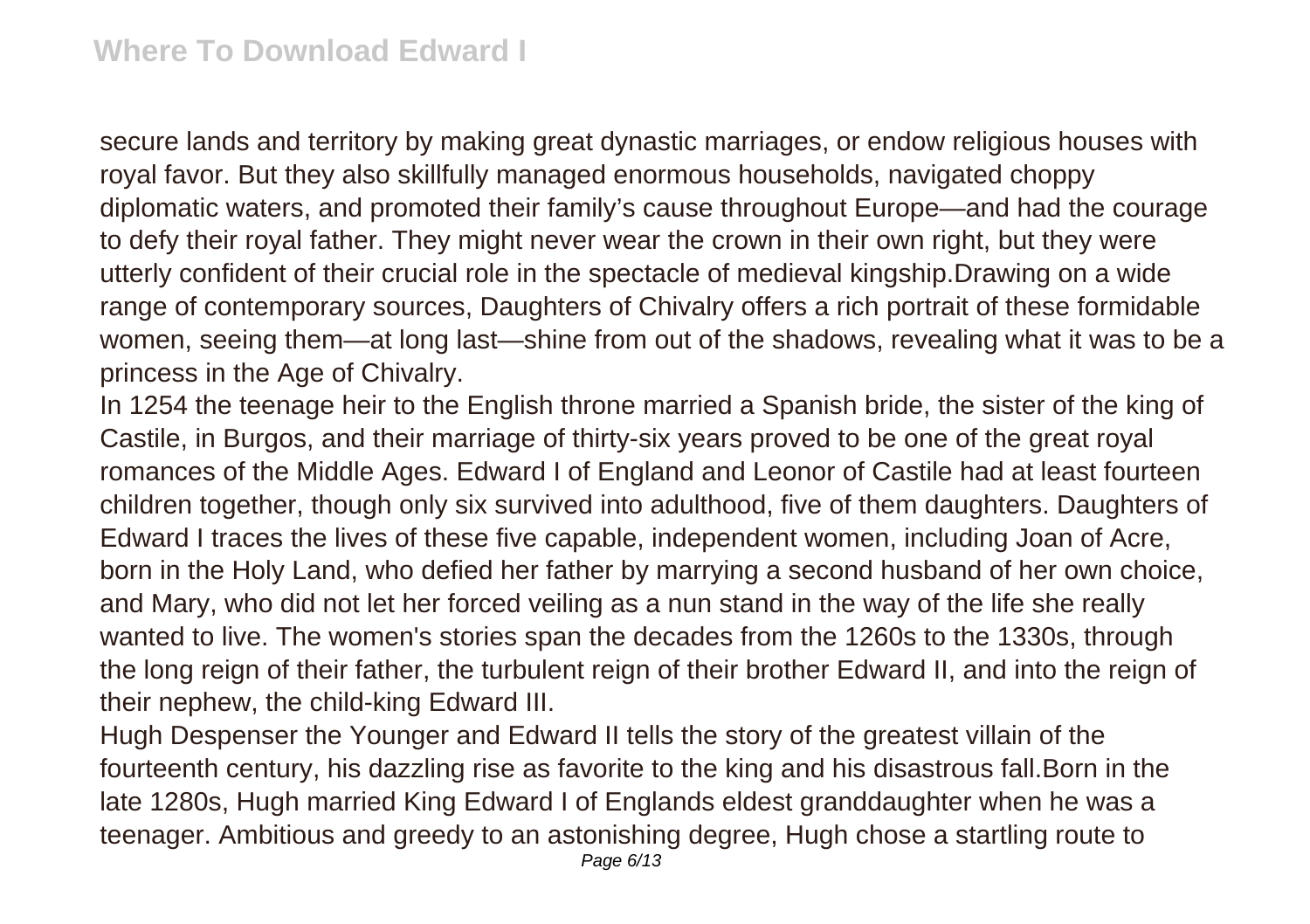power: he seduced his wifes uncle, the young King Edward II, and became the richest and most powerful man in the country in the 1320s. For years he dominated the English government and foreign policy, and took whatever lands he felt like by both quasi-legal and illegal methods, with the kings connivance. His actions were to bring both himself and Edward II down, and Hugh was directly responsible for the first forced abdication of a king in English history; he had made the horrible mistake of alienating and insulting Edwards queen Isabella of France, who loathed him, and who had him slowly and grotesquely executed in her presence in November 1326.

The late 13th century witnessed the conquest of Wales after two hundred years of conflict between Welsh princes and the English crown. In 1282 Llywelyn ap Gruffudd, the only native Prince of Wales to be formally acknowledged by a King of England, was slain by English forces. His brother Dafydd continued the fight, but was eventually captured and executed. Further revolts followed under Rhys ap Maredudd, a former crown ally, and Madog ap Llywelyn, a kinsman of the defeated lords of Gwynedd. The Welsh wars were a massive undertaking for the crown, and required the mobilization of all resources. Edward's willingness to direct the combined power of the English state and church against the Prince of Wales, to an unprecedented degree, resulted in a victory that had eluded all of his predecessors. This latest study of the Welsh wars of Edward I will draw upon recently translated archive material, allowing a fresh insight into military and political events. Edward's personal relationship with Welsh leaders is also reconsidered. Traditionally, the conquest is dated to the fall of Llywelyn in December 1282, but this book will argue that Edward was not truly the master of Wales until 1294. In the years between those two dates he broke the power of the great Marcher lords and Page 7/13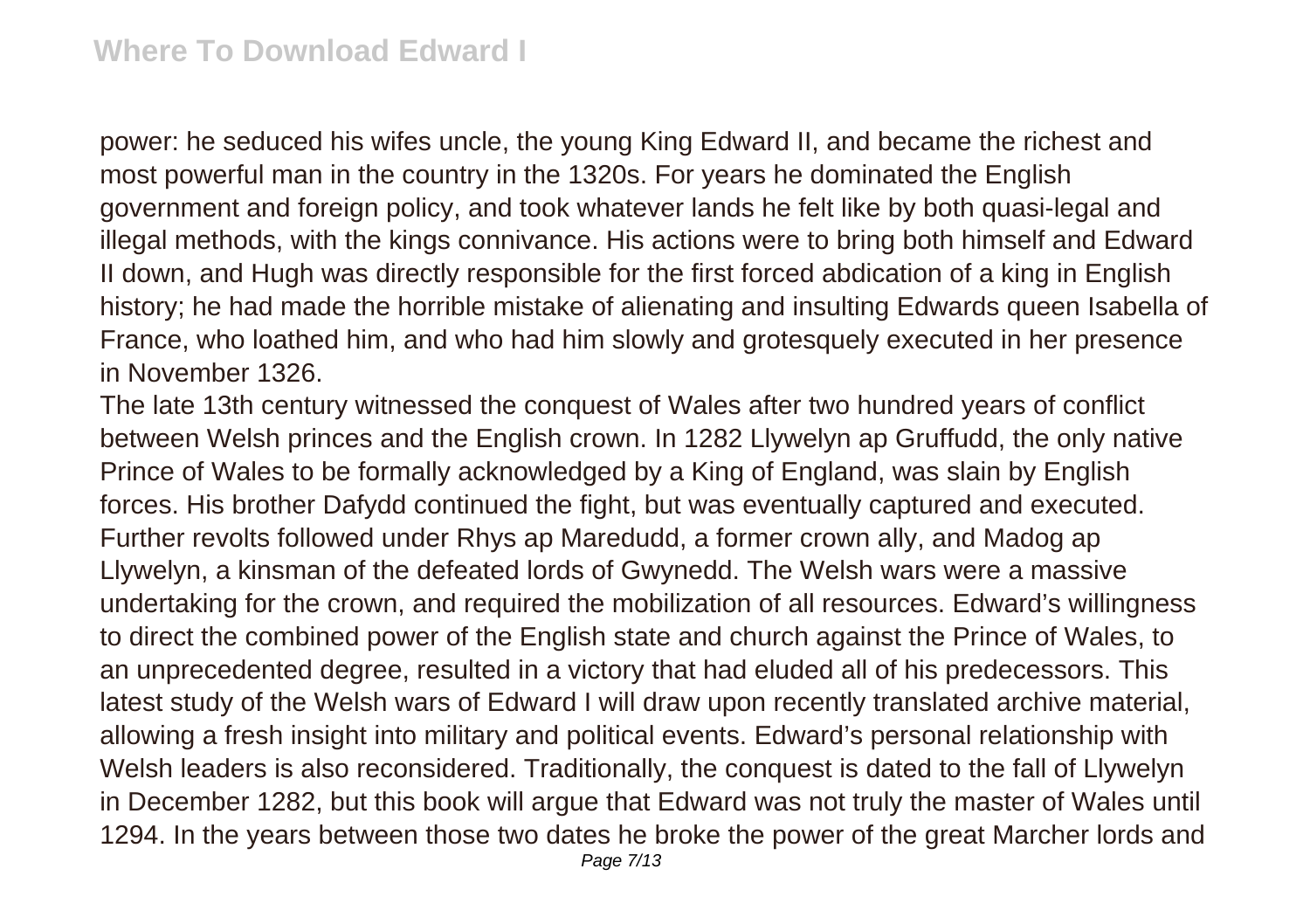crushed two further large-scale revolts against crown authority. After 1294 he was able to exploit Welsh manpower on a massive scale. His successors followed the same policy during the Scottish wars and the Hundred Years War. Edward enjoyed considerable support among the 'uchelwyr' or Welsh gentry class, many of whom served him as diplomats and spies as well as military captains. This aspect of the king's complex relationship with the Welsh will also feature.

Edward I is familiar to millions as "Longshanks," conqueror of Scotland and nemesis of Sir William Wallace (in "Braveheart"). Yet that story forms only the final chapter of the king's actionpacked life. Earlier, Edward had defeated and killed Simon de Montfort in battle; traveled to the Holy Land; conquered Wales, extinguishing its native rulers and constructing a magnificent chain of castles. He raised the greatest armies of the Middle Ages and summoned the largest parliaments; notoriously, he expelled all the Jews from his kingdom. The longest-lived of England's medieval kings, Edward fathered fifteen children with his first wife, Eleanor of Castile and, after her death, erected the Eleanor Crosses—the grandest funeral monuments ever fashioned for an English monarch.In this book, Marc Morris examines afresh the forces that drove Edward throughout his relentless career: his character, his Christian faith, and his sense of England's destiny—a sense shaped largely by the tales of the legendary King Arthur. Morris also explores the competing reasons that led Edward's opponents (including Robert Bruce) to resist him.The result is a sweeping story, immaculately researched yet compellingly told, and a vivid picture of medieval Britain at the moment when its future was decided.

In 1277 Edward I gathered a huge army and marched into Wales to subdue the rebel Welsh princes. A key part of his strategy was to erect a castle wherever his army rested. This title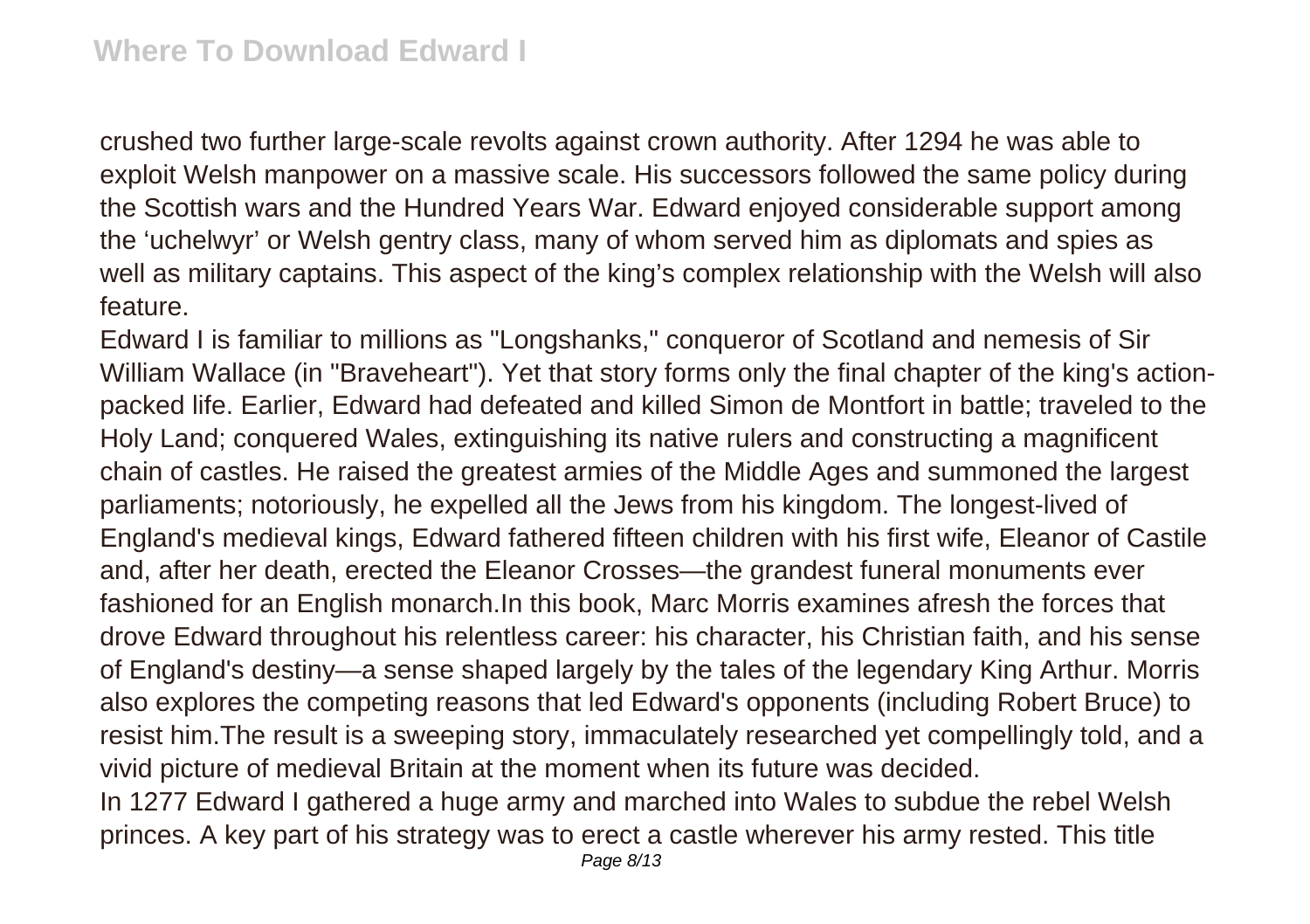takes a detailed look at the design, development and principles of defence of these Welsh castles, documenting daily life within their walls and the historical events that took place around them. Focusing on key sites, it highlights the varied castle designs ranging from fortifications based on French models to the defences inspired by Constantinople, and is illustrated with eight pages of full-colour illustrations and cutaway artwork. Excerpt from Custumals Of Battle Abbey, in The Reigns Of Edward I. And Edward II. (1283-1312): From Mss. In The Public Record Office A very complete and interesting picture of agricultural life in England during the latter part of the thirteenth century, period at which the manorial system, introduced under the Saxon rule, had in its principal features apparently undergone little change, may be obtained by a careful study of the records of that date bearing on the subject of customary tenures. About the Publisher Forgotten Books publishes hundreds of thousands of rare and classic books. Find more at www.forgottenbooks.com This book is a reproduction of an important historical work. Forgotten Books uses state-of-the-art technology to digitally reconstruct the work, preserving the original format whilst repairing imperfections present in the aged copy. In rare cases, an imperfection in the original, such as a blemish or missing page, may be replicated in our edition. We do, however, repair the vast majority of imperfections successfully; any imperfections that remain are intentionally left to preserve the state of such historical works.

Wearing his perfectly clean suit and living in his perfectly tidy room, Edward the pig avoids getting messy until a big tub of paint falls on his head.

"A great book to introduce you to three fascinating sisters whose marriages during the reign of the infamous Edward II transformed England." —Adventures of a Tudor Nerd The de Clare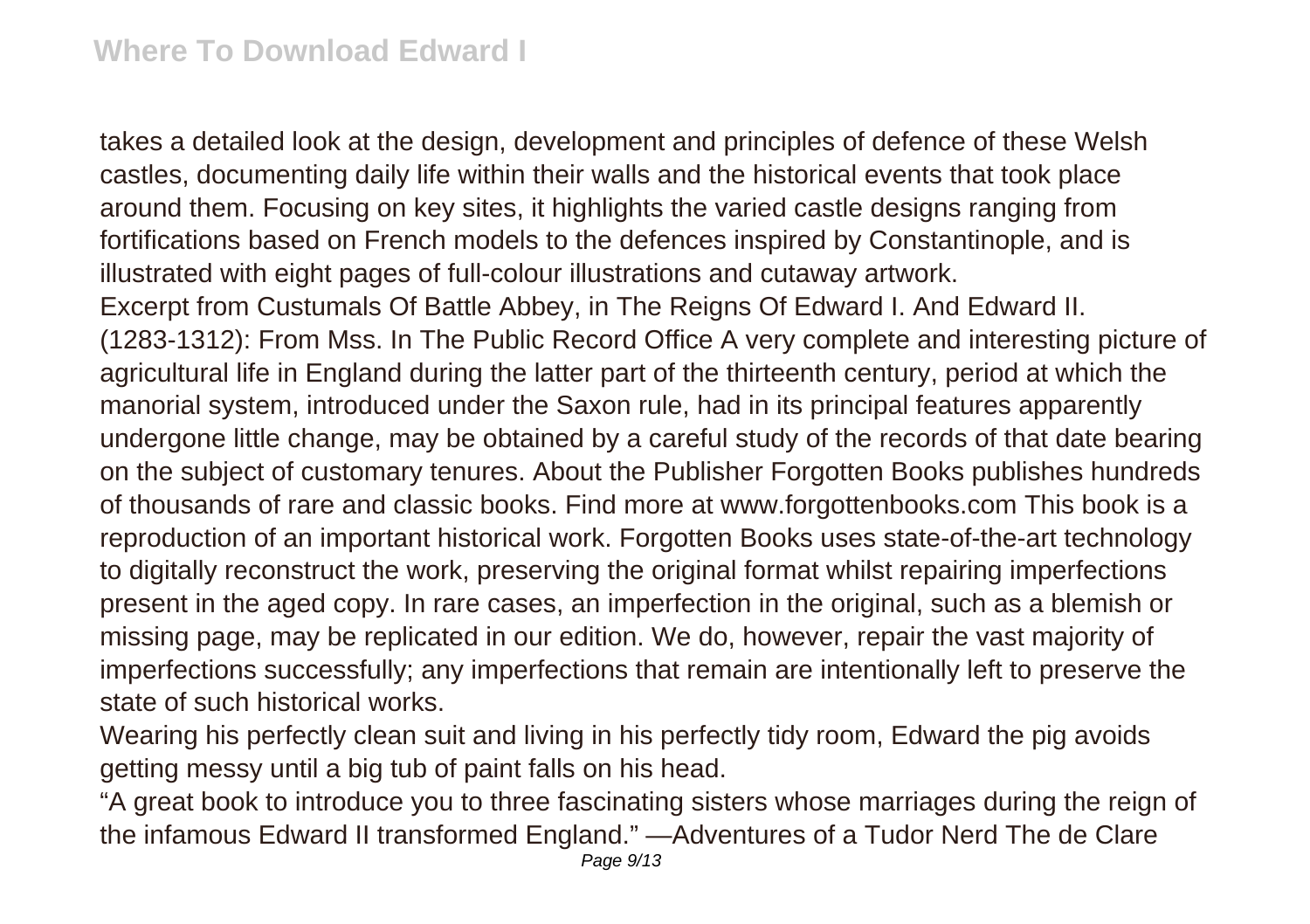sisters Eleanor, Margaret and Elizabeth were born in the 1290s as the eldest granddaughters of King Edward I of England and his Spanish queen Eleanor of Castile, and were the daughters of the greatest nobleman in England, Gilbert "the Red" de Clare, Earl of Gloucester. They grew to adulthood during the turbulent reign of their uncle Edward II, and all three of them were married to men involved in intense, probably romantic or sexual, relationships with their uncle. When their elder brother Gilbert de Clare, Earl of Gloucester, was killed during their uncle's catastrophic defeat at the battle of Bannockburn in June 1314, the three sisters inherited and shared his vast wealth and lands in three countries, but their inheritance proved a poisoned chalice. Eleanor and Elizabeth, and Margaret's daughter and heir, were all abducted and forcibly married by men desperate for a share of their riches, and all three sisters were imprisoned at some point either by their uncle Edward II or his queen Isabella of France during the tumultuous decade of the 1320s. Elizabeth was widowed for the third time at twenty-six, lived as a widow for just under forty years, and founded Clare College at the University of Cambridge. "Another enjoyable read on women in history that don't always get the limelight that they deserve. Kathryn Warner has done it once again by providing a well-written, wellresearched, informative and engaging read." —Where There's Ink There's Paper NEW YORK TIMES BESTSELLER • Read with Jenna Book Club Pick as Featured on Today • A "dazzling" novel that "will break your heart and put it back together again" (J. Courtney Sullivan, bestselling author of Saints for All Occasions) about a young boy who must learn to go on after surviving tragedy NAMED ONE OF THE BEST BOOKS OF THE YEAR BY The Washington Post • Parade • LibraryReads • "A reading experience that leaves you profoundly altered for the better . . . Don't miss this one."—Jodi Picoult, bestselling author of Small Great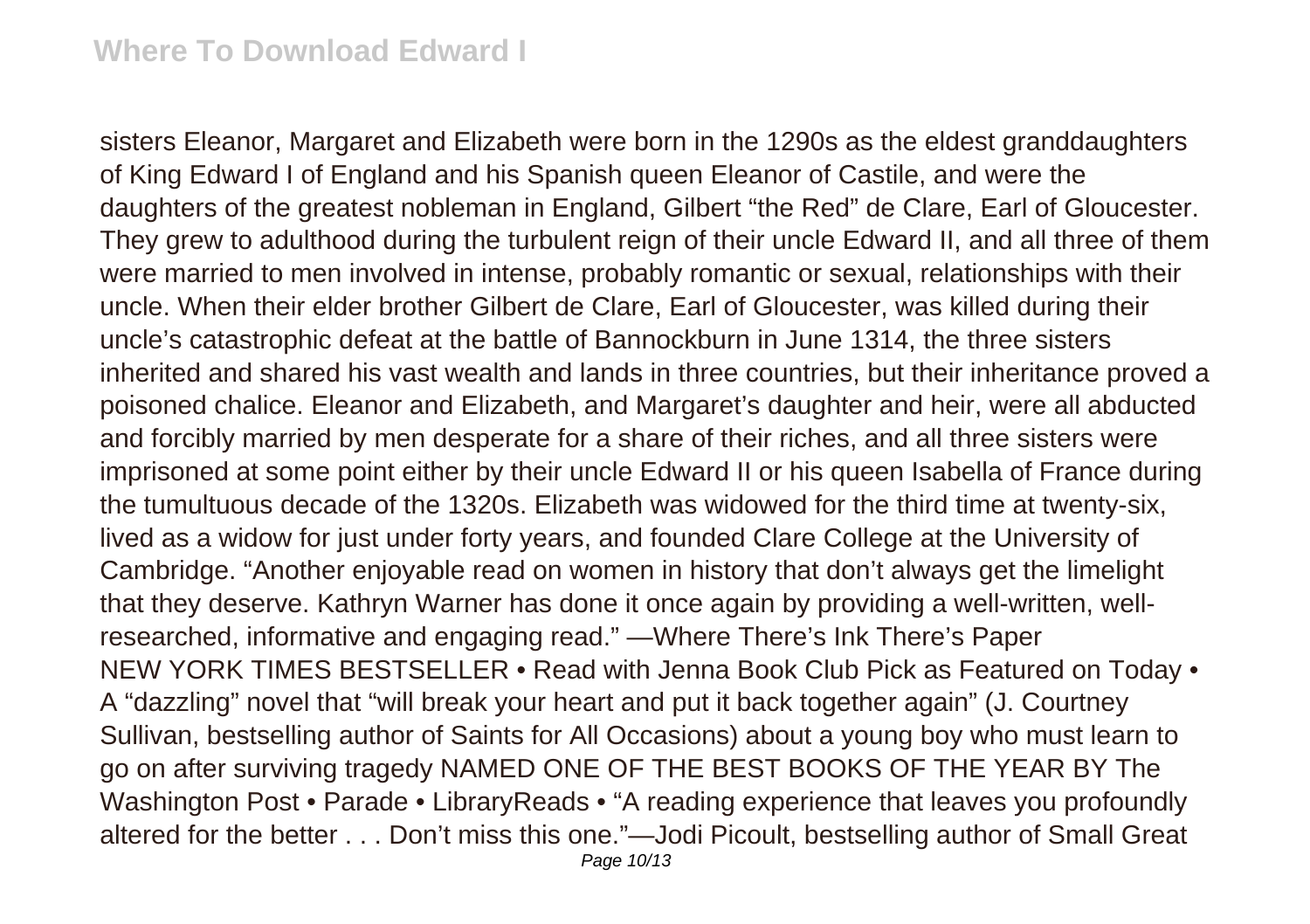Things and A Spark of Light What does it mean not just to survive, but to truly live? One summer morning, twelve-year-old Edward Adler, his beloved older brother, his parents, and 183 other passengers board a flight in Newark headed for Los Angeles. Among them are a Wall Street wunderkind, a young woman coming to terms with an unexpected pregnancy, an injured veteran returning from Afghanistan, a business tycoon, and a free-spirited woman running away from her controlling husband. Halfway across the country, the plane crashes. Edward is the sole survivor. Edward's story captures the attention of the nation, but he struggles to find a place in a world without his family. He continues to feel that a part of himself has been left in the sky, forever tied to the plane and all of his fellow passengers. But then he makes an unexpected discovery—one that will lead him to the answers of some of life's most profound questions: When you've lost everything, how do you find the strength to put one foot in front of the other? How do you learn to feel safe again? How do you find meaning in your life? Dear Edward is at once a transcendent coming-of-age story, a multidimensional portrait of an unforgettable cast of characters, and a breathtaking illustration of all the ways a broken heart learns to love again. Praise for Dear Edward "Dear Edward made me think, nod in recognition, care about its characters, and cry, and you can't ask more of a novel than that."—Emma Donoghue, New York Times bestselling author of Room "Weaving past and present into a profoundly beautiful, page-turning story of mystery, loss, and wonder, Dear Edward is a meditation on survival, but more important, it is about carving a life worth living. It is about love and hope and caring for others, and all the transitory moments that bind us together."—Hannah Tinti, author of The Twelve Lives of Samuel Hawley and The Good Thief The first major biography of a truly formidable king, whose reign was one of the most dramatic Page 11/13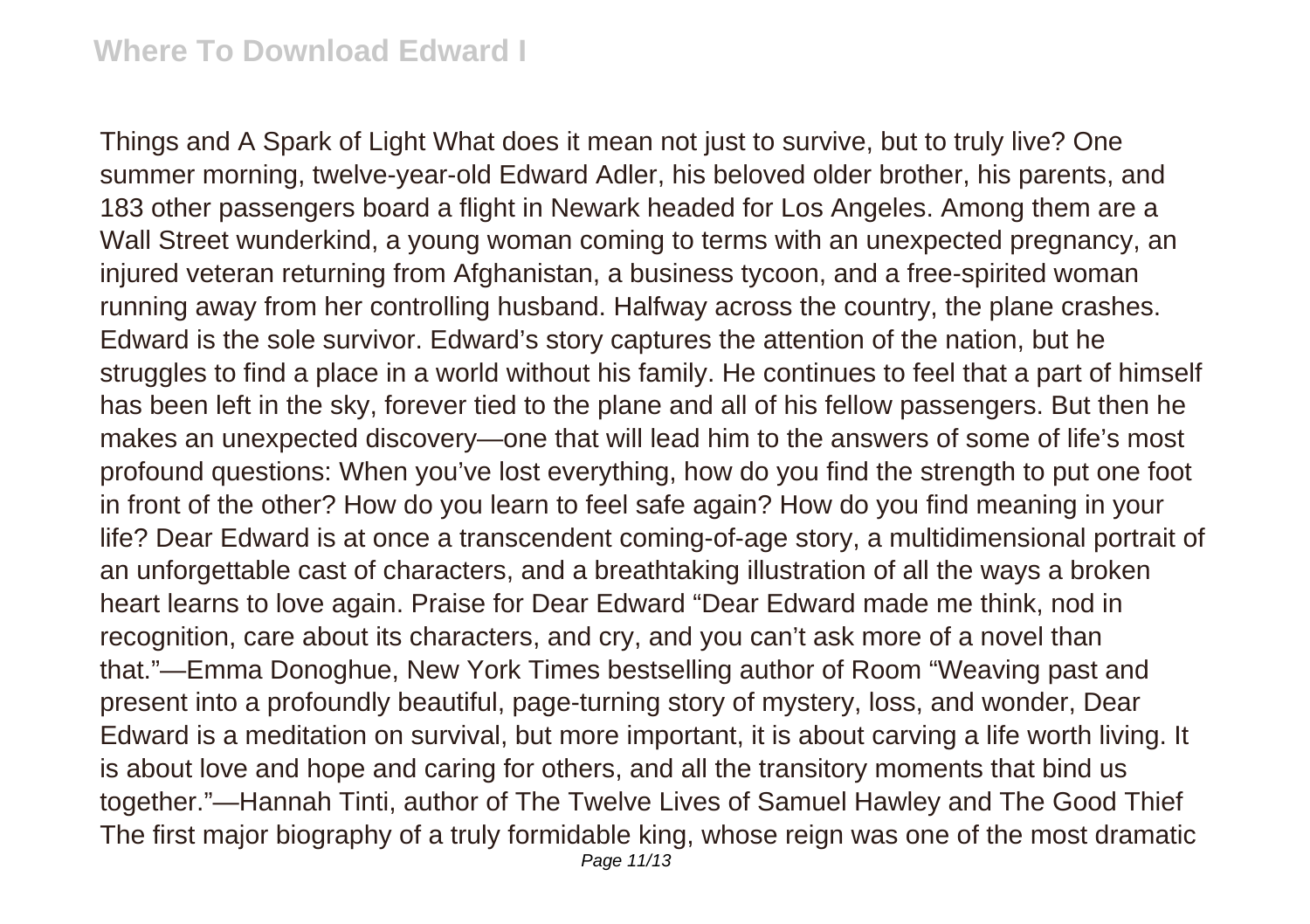and important of the entire Middle Ages, leading to war and conquest on an unprecedented scale. Edward I is familiar to millions as "Longshanks," conqueror of Scotland and nemesis of Sir William Wallace (in "Braveheart"). Yet this story forms only the final chapter of the king's action-packed life. Earlier, Edward had defeated and killed the famous Simon de Montfort in battle; travelled to the Holy Land; conquered Wales, extinguishing forever its native rulers and constructing a magnificent chain of castles. He raised the greatest armies of the Middle Ages and summoned the largest parliaments; notoriously, he expelled all the Jews from his kingdom.The longest-lived of England's medieval kings, he fathered fifteen children with his first wife, Eleanor of Castile, and, after her death, he erected the Eleanor Crosses—the grandest funeral monuments ever fashioned for an English monarch. In this book, Marc Morris examines afresh the forces that drove Edward throughout his relentless career: his character, his Christian faith, and his sense of England's destiny—a sense shaped in particular by the tales of the legendary King Arthur. He also explores the competing reasons that led Edward's opponents (including Robert Bruce) to resist him. The result is a sweeping story, immaculately researched yet compellingly told, and a vivid picture of medieval Britain at the moment when its future was decided.

Edward I—one of the outstanding monarchs of the English Middle Ages—pioneered legal and parliamentary change in England, conquered Wales, and came close to conquering Scotland. A major player in European diplomacy and war, he acted as peacemaker during the 1280s but became involved in a bitter war with Philip IV a decade later. This book is the definitive account of a remarkable king and his long and significant reign. Widely praised when it was first published in 1988, it is now reissued with a new introduction and updated bibliographic guide.